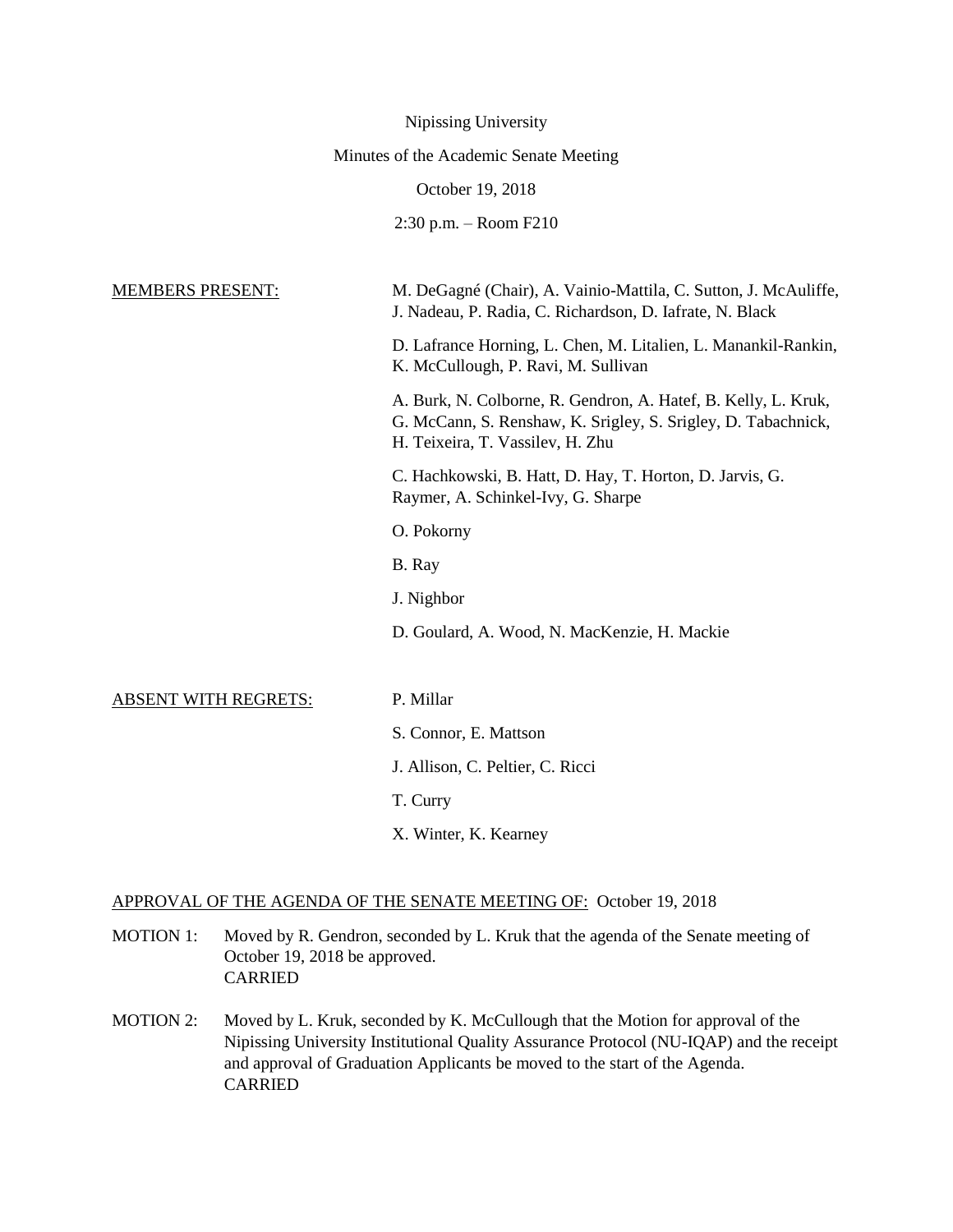The Provost thanked the IQAP Protocol Review Committee (Graydon Raymer, Larry Patriquin, Alex Karassev, Nancy Black, Stephen Tedesco and Crystal Pigeau) for their long hours of hard work completing the final draft of the Nipissing University Institutional Quality Assurance Protocol (NU-IQAP). Donna Wolcott, former Quality Assurance, Executive Director, acted as a consultant to ensure that we were working within the context of QA. The NU-IQAP is a very important document. It will simplify the operational guidelines and minimize overlapping processes. If approved the NU-IQAP will be sent to a professional editor to be copy and language edited. We are in an extraordinary position this year with 18 program reviews. In order to assist the departments, in most cases, programs will be reviewed in the same year and in-line with accreditation processes. The dates will be staggered so that in eight years, the reviews won't all come due at the same time again.

MOTION 3: Moved by G. McCann, seconded by T. Vassilev that Senate approve the attached Nipissing University Institutional Quality Assurance Protocol (NU-IQAP) and it be forwarded to Quality Council for ratification. CARRIED

# ADOPTION OF THE MINUTES OF THE SENATE MEETING OF: September 14, 2018

MOTION 4: Moved by L. Kruk, seconded by D. Tabachnick that the minutes of the Senate meeting of September 14, 2018 be adopted. CARRIED

## BUSINESS ARISING FROM THE MINUTES

In support of the Motion, the Provost provided an update of the Restructuring Power Point presentation that was shared at the Town Hall meeting on October 9, 2018. The presentation included the current structure, the process undertaken to arrive at the proposed structure, the proposed structure, and the draft terms of reference of the new position created. The Provost advised that this discussion is only about the structure at this level of faculties and Deans. About 32 well thought out proposals on the restructuring were received. Face to face conversations took place with faculty, the NUSU Executive and a Town Hall meeting was held. Should the Restructuring Motion be approved today, it will be forwarded on to the Board of Governors for approval to start in July 2019. Speaking from the student perspective, the NUSU VP Governance, supported the Motion advising that it was innovative and a step in the right direction. As one of the reasons for the restructuring was low enrollment, a question was asked whether research had taken place to support this. The Provost advised that other universities have proven that new programs have increased enrolment. This change is a good narrative around the strength of teaching and will welcome students to our campus. A question was asked whether two open searches would take place for the Deans' positions. The Provost advised that the positions would be advertised widely. A concern was expressed that if the new structure does not work out as planned, might there be a process or a review to revisit the structure and measure if it is working. The Provost advised that as the NU-IQAP protocol was just approved, with regular reviews of the Research Dept., the Library, etc., it makes sense to have a process to review internal processes and ensure that they are working. Several Senators advised of their support of the Motion.

MOTION 5: Moved by M. DeGagné, seconded by D. Tabachnick that Senate make a recommendation to the Board of Governors to create a position of a Dean of Teaching by structuring Nipissing University faculties under two faculty Deans, instead of the current three, as follows:

Faculty of Education and Professional Studies comprising of: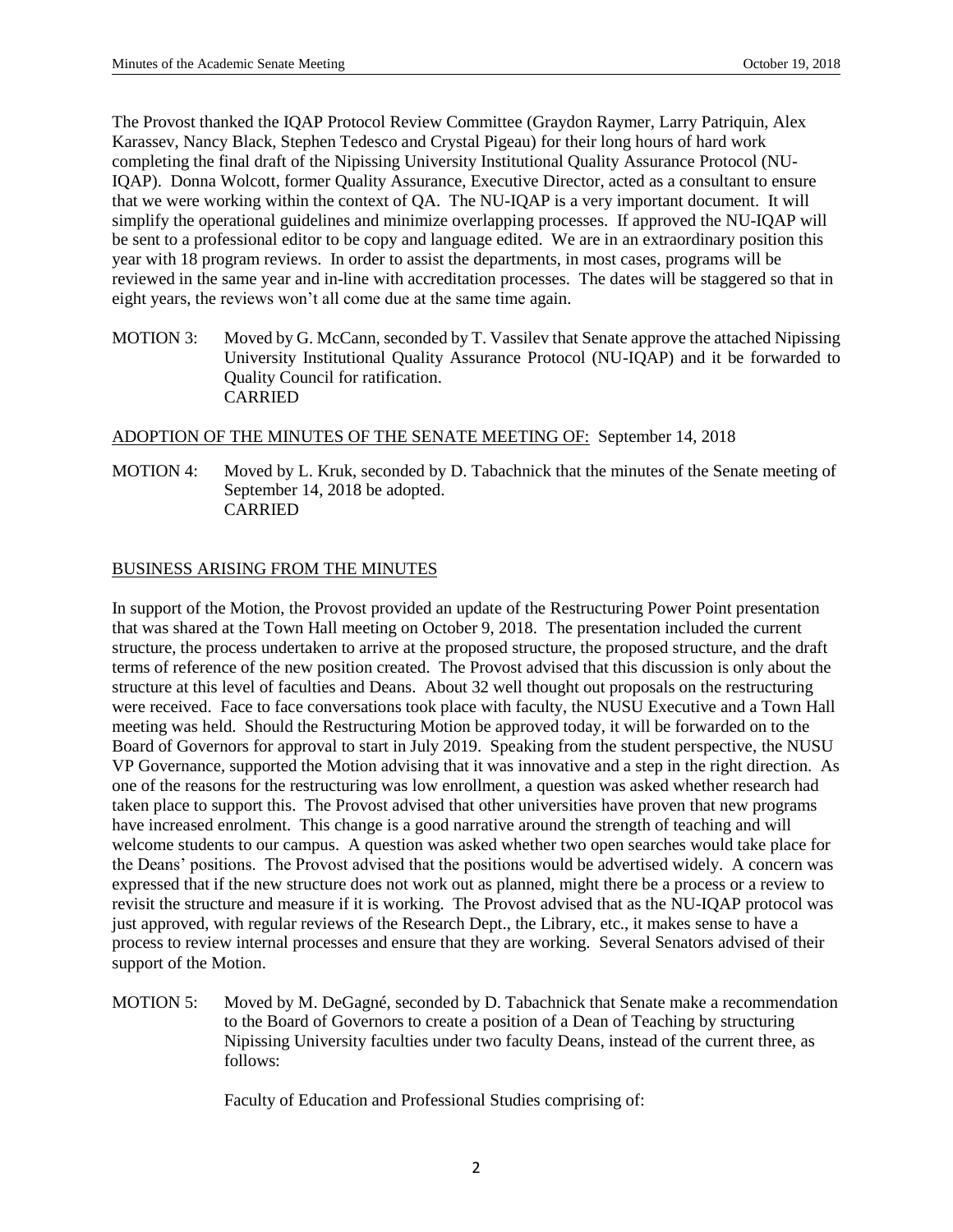- School of Business
- School of Criminology and Criminal Justice
- School of Nursing
- School of Social Work
- Schulich School of Education

And

Faculty of Arts and Science comprising of all other programs currently offered at Nipissing University.

CARRIED

#### REPORTS FROM OTHER BODIES

The President's report was tabled to the November Senate meeting.

The Provost's report involved the NU-IQAP and restructuring and was provided earlier in the Agenda.

The Alumni Advisory Board President, Jade Nighbor, advised that Homecoming weekend was a success with a boost in numbers. Over 700 registrants and over 1300 people attended the hockey game. She thanked the Alumni Relations Coordinator, Bridgette Perron, for all of her hard word in coordinating this event. Ideas for homecoming events are welcomed, please share with [alumni@nipissingu.ca](mailto:alumni@nipissingu.ca) Two new scholarships have been approved by the Alumni Advisory Board, in conjunction with an affinity partner. Further details will be provided as the awards are finalized. The next steps for the Board will be to approve the budget, meet new board members, and finalize the strategic plan at the annual retreat in November. Faculty were asked to share the names of individuals worthy of alumni awards. Please put names forth as not all awards are able to be given out each year due to lack of applicants. Assistance in completing the nomination forms is available at [alumni@nipissingu.ca](mailto:alumni@nipissingu.ca) For an awards overview and this year's winners, click on the link below to learn about the four types awards:

<https://www.nipissingu.ca/departments/alumni-office/awards/Pages/default.aspx>The nomination form can be found at: [https://www.nipissingu.ca/departments/alumni](https://www.nipissingu.ca/departments/alumni-office/awards/Documents/Honorary%20Alumni%20Award%20Application%202018.pdf)[office/awards/Documents/Honorary%20Alumni%20Award%20Application%202018.pdf](https://www.nipissingu.ca/departments/alumni-office/awards/Documents/Honorary%20Alumni%20Award%20Application%202018.pdf)

Senator Tabachnick reported that the Joint Board/Senate Committee on Governance recently met and a report will be generated and forwarded to the Senate Executive. There was some confusion regarding the approval process by the Board and Senate of the Statement on the Importance of Collegial Governance. The University Governance Committee of the Board will send the Statement back to the Joint Committee with suggested changes. The MTCU requires every publicly assisted college and university to develop and publicly post its own free speech policy by January 1, 2019. The Joint Committee on Governance was asked to form this policy. The policy will come forward to Senate.

NUSU President, Senator Daniel Goulard, advised that student elections had finished and he was pleased to advise that Hannah Mackie was elected as the VP Governance and Legal Affairs. He advised that no APS, Education or Graduate student nominations had been received. The need for students will be highlighted for next term. NUSU has been busy looking into developing new partnerships with the community, as well as the After Hours Event. Congratulations to the students for a successful Mayoral Candidate Event and thank you to the West Ferris Lion's Club and Women's Volleyball. He was pleased to announce that the new Student Centre groundbreaking event will be held on November 9 at 1:00 p.m. at the site. Everyone is welcome to attend.

Senator Gendron asked if a report was available from the Senate Budget Advisory Committee. Senator Burk advised that the Committee met on October 16 and the 2017-18 audited financial statement as well as the 2018-19 year to date results were discussed. The terms of reference and what other sources of information should be feeding into this Committee were also discussed.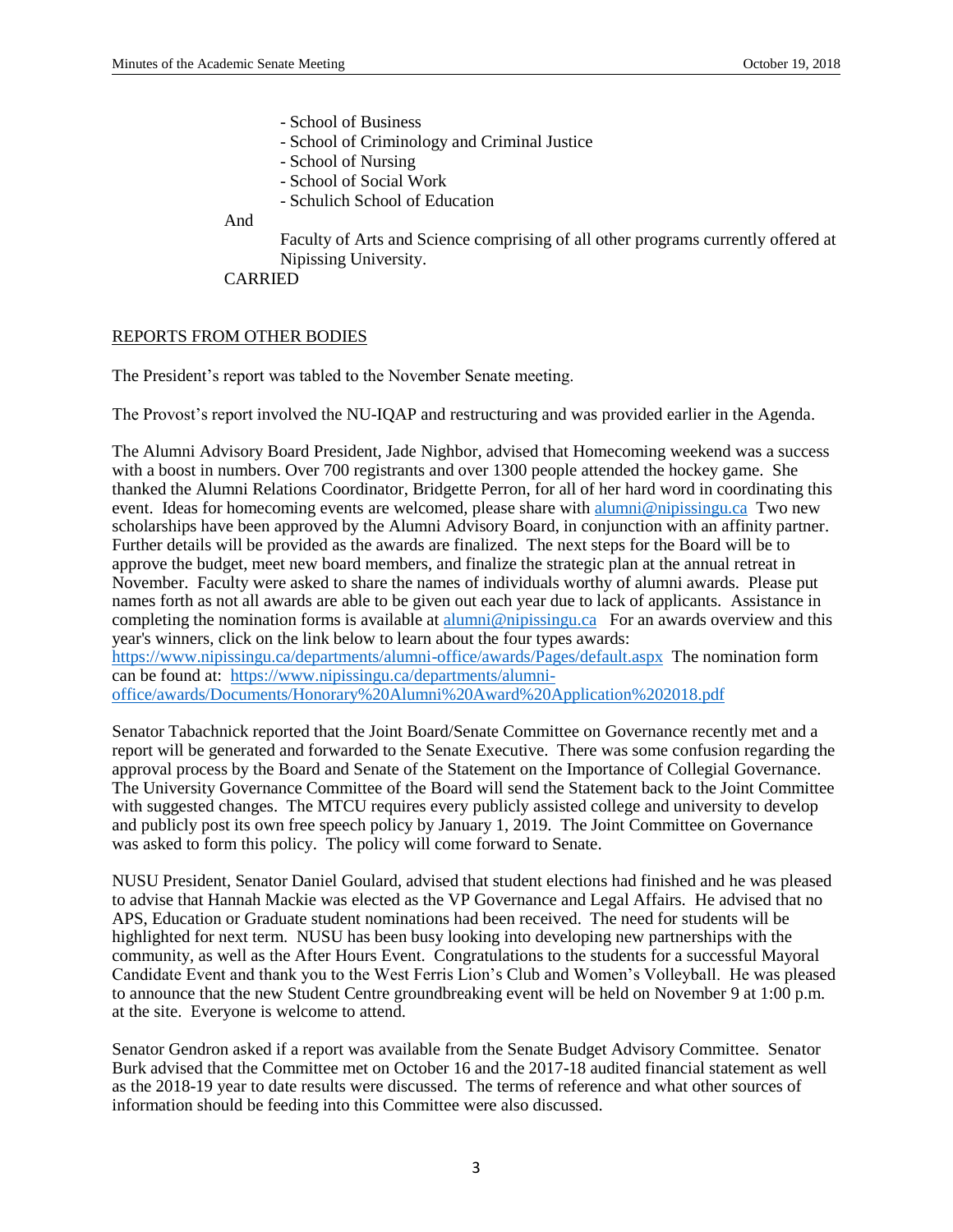#### QUESTION PERIOD

In response to a question raised regarding the termination of our long serving Communications Officer and why faculty were not informed, the President advised that personnel issues are not discussed at Senate or the Board of Governors. Duties relating to promoting research, etc. will be re-assigned.

A concern was expressed regarding communication between the Board of Governors and Senate. It was suggested that a more formalized process needs to be in place. The Speaker advised that recommendations should be included in meeting minutes and approved so that they are then actionable. If required, an interim process could be put in place.

## REPORTS OF STANDING COMMITTEES AND FACULTY OR UNIVERSITY COUNCILS

# **SENATE EXECUTIVE COMMITTEE**

MOTION 6: Moved by M. DeGagné, seconded by A. Burk that Senate receive the Report of the Senate Executive Committee dated October 11, 2018. CARRIED

## **ACADEMIC QUALITY ASSURANCE AND PLANNING COMMITTEE**

MOTION 7: Moved by A. Vainio-Mattila, seconded by G. McCann that the Report of the Academic Quality Assurance and Planning Committee dated September 21, 2018, be received. CARRIED

#### **GRADUATE STUDIES COUNCIL**

- MOTION 8: Moved by C. Richardson, seconded by S. Renshaw that the report of the Graduate Studies Council dated September 18, 2018 be received. CARRIED
- MOTION 9: Moved by C. Richardson, seconded by H. Mackie that Senate approves the MSc Kin Flex time enrolment option be available to students in the MSc Kinesiology Program. CARRIED

# AMENDMENT OF BY-LAWS

- MOTION 10: Moved by N. Colborne, seconded by C. Hachkowski hat Article 9.1.(c)(vi) of the Senate By-Laws be amended as outlined below:
	- (vi) the Senate Executive may act on behalf of Senate when quorum of Senate cannot be established, or when the regularly scheduled Senate meeting is delayed, to deal with any urgent matter that is within the responsibility of Senate, with the understanding that all such actions will be reported at the next meeting of Senate. The Speaker, Deputy Speaker and at least one faculty Senator from the Senate Executive Committee must be present for this meeting, in addition to meeting quorum. DEFEATED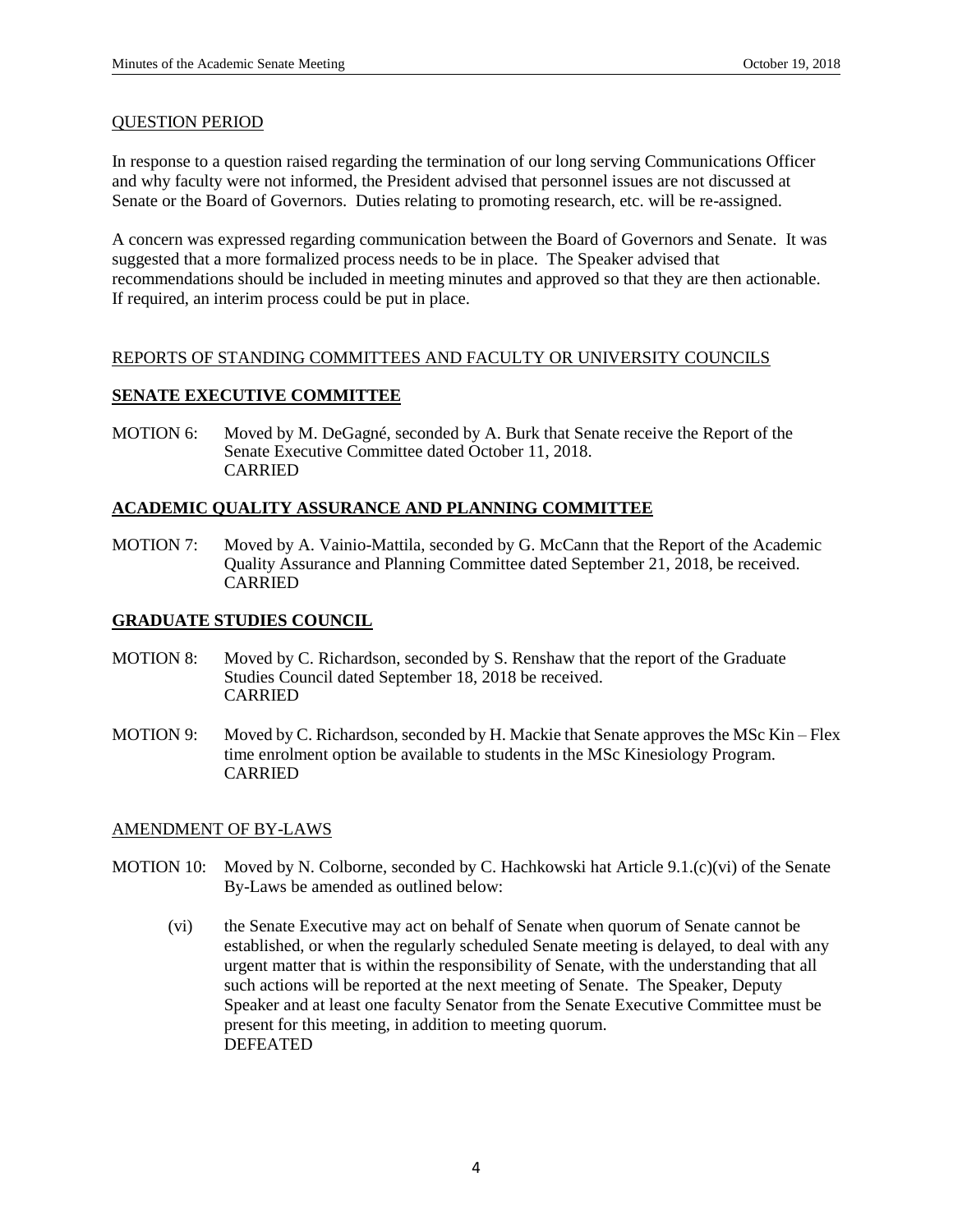## **Notice of Motion that Article 9.3.1 be amended as outlined below:**

*Current Article reads:*

```
9.3.1 Undergraduate Standing & Petitions Subcommittee (S&P)
```
- (a) *Ex Officio* Members:
	- (i) the Registrar, or designate (Chair); and
	- (ii) one (1) Academic Dean, or designate.
- (b) Members Elected by Faculty Council:
	- (i) one (1) faculty Senator or non-Senator from each Faculty, one of whom shall be elected by the Committee to serve as Vice-Chair; and
	- (ii) one (1) student representative from each Faculty.
- (c) Terms of Reference:
	- (i) to periodically review the University's policies and criteria with respect to defining and assessing undergraduate academic standing, and make recommendations to the Undergraduate Studies Committee as necessary and appropriate, for conveyance to Senate;
	- (ii) to consider and rule on petitions by undergraduate students for exceptions to University academic regulations\*;
	- (iii) where it appears that undergraduate degree or program requirements or other academic regulations are giving rise to otherwise avoidable student petitions, to draw this to the attention of the Undergraduate Studies Committee or other individuals for further consideration and possible action;
	- (iv) through the degree audit process, to identify graduating students who are eligible for consideration for major undergraduate academic awards and to forward this information to those charged with making the final selections;
	- (v) to rule on the admissibility of candidates who fail to meet normal University admission requirements, but who, in the opinion of the Registrar, deserve special consideration; and
	- (vi) to deal with such other matters as may be assigned from time to time by the Undergraduate Studies Committee or by Senate.
	- \*decisions in (ii) are final and may not be appealed

*Revised Article reads (changes in bold and strike through):*

- (b) Members Elected by Faculty Council:
	- (i) one (1) faculty Senator or non-Senator from each Faculty. One of whom shall be elected by the Committee to serve as Vice-Chair **to work collaboratively with the Chair to review all petitions and determine appropriate action;** and…
	- (c)(iii) **where appropriate the Chair and Vice-Chair will exercise S &P's authority to act on their belief, with the understanding that all such actions will be reported at the following S & P Subcommittee meeting;**

And delete the following:

 $(c)(iv)$  through the degree audit process, to identify graduating students who are eligible for consideration for major undergraduate academic awards and to forward this information to those charged with making the final selections;